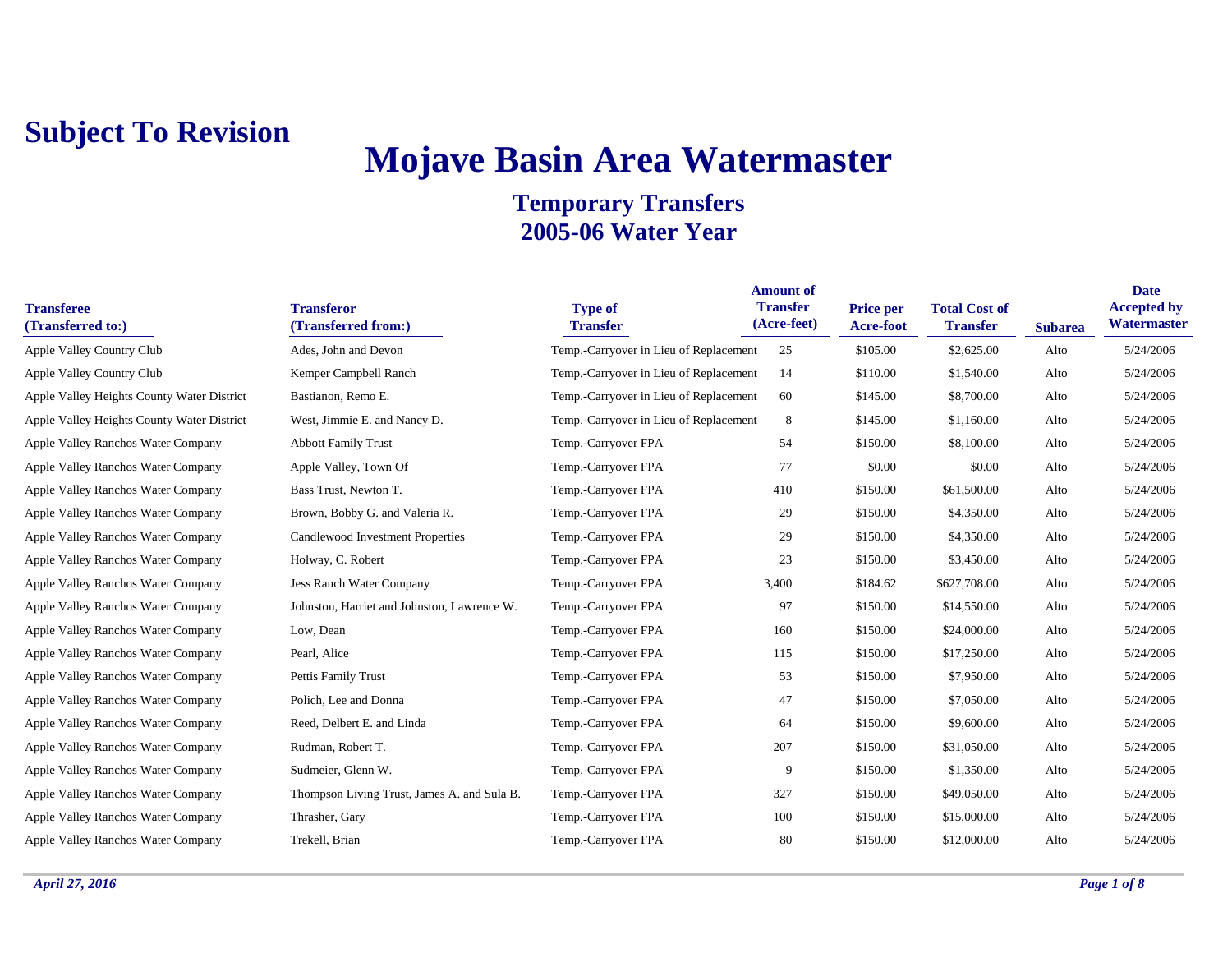# **Mojave Basin Area Watermaster**

| <b>Transferee</b><br>(Transferred to:)  | <b>Transferor</b><br>(Transferred from:)    | <b>Type of</b><br><b>Transfer</b>      | <b>Amount of</b><br><b>Transfer</b><br>(Acre-feet) | <b>Price per</b><br>Acre-foot | <b>Total Cost of</b><br><b>Transfer</b> | <b>Subarea</b> | <b>Date</b><br><b>Accepted by</b><br>Watermaster |
|-----------------------------------------|---------------------------------------------|----------------------------------------|----------------------------------------------------|-------------------------------|-----------------------------------------|----------------|--------------------------------------------------|
| Apple Valley Ranchos Water Company      | Van Leeuwen Family Trust                    | Temp.-Carryover FPA                    | 273                                                | \$150.00                      | \$40,950.00                             | Alto           | 5/24/2006                                        |
| Apple Valley View Mutual Water Company  | Lawson, Ernest and Barbara                  | Temp.-Carryover in Lieu of Replacement | 11                                                 | \$145.00                      | \$1,595.00                              | Alto           | 5/24/2006                                        |
| Apple Valley View Mutual Water Company  | Perry, Thomas A.                            | Temp.-Carryover in Lieu of Replacement | 3                                                  | \$145.00                      | \$435.00                                | Alto           | 5/24/2006                                        |
| Aqua Capital Management, LP-Agriculture | Desert Wind LLC                             | Temp.-Carryover FPA                    | 191                                                | \$150.00                      | \$28,650.00                             | Alto           | 5/24/2006                                        |
| Aqua Capital Management, LP-Agriculture | Johnson, Ronald                             | Temp.-Carryover FPA                    | 25                                                 | \$125.00                      | \$3,125.00                              | Alto           | 5/24/2006                                        |
| Aqua Capital Management, LP-Agriculture | Trahan, et al.                              | Temp.-Carryover FPA                    | 29                                                 | \$125.00                      | \$3,625.00                              | Alto           | 5/24/2006                                        |
| Aqua Capital Management, LP-Agriculture | Vail, Joseph B. and Paula E.                | Temp.-Carryover FPA                    | 99                                                 | \$125.00                      | \$12,375.00                             | Alto           | 5/24/2006                                        |
| Cemex, Inc.                             | Riverside Cement Company - Agriculture      | Temp.-Carryover in Lieu of Replacement | 24                                                 | \$135.00                      | \$3,240.00                              | Alto           | 5/24/2006                                        |
| Cemex, Inc.                             | Riverside Cement Company - Oro Grande Plant | Temp.-Carryover in Lieu of Replacement | 486                                                | \$135.00                      | \$65,610.00                             | Alto           | 5/24/2006                                        |
| Golden State Water Company              | American States Water Company               | Temp.-Carryover in Lieu of Replacement | 543                                                | \$125.00                      | \$67,875.00                             | Alto           | 5/24/2006                                        |
| Hesperia Golf and Country Club          | <b>Beinschroth Family Trust</b>             | Temp.-Carryover in Lieu of Replacement | 117                                                | \$145.00                      | \$16,965.00                             | Alto           | 5/24/2006                                        |
| San Bernardino County Service Area 64   | CDFG - Mojave Narrows Regional Park         | Temp.-Carryover in Lieu of Replacement | 25                                                 | \$125.00                      | \$3,125.00                              | Alto           | 5/24/2006                                        |
| San Bernardino County Service Area 64   | San Bernardino County Service Area 42       | Temp.-Carryover in Lieu of Replacement | 50                                                 | \$125.00                      | \$6,250.00                              | Alto           | 5/24/2006                                        |
| San Bernardino County Service Area 64   | <b>Wagner Family Trust</b>                  | Temp.-Carryover in Lieu of Replacement | 980                                                | \$130.00                      | \$127,400.00                            | Alto           | 5/24/2006                                        |
| San Bernardino County Service Area 70C  | CalMat Company                              | Temp.-Carryover in Lieu of Replacement | 392                                                | \$125.00                      | \$49,000.00                             | Alto           | 5/24/2006                                        |
| San Bernardino County Service Area 70C  | San Bernardino County Service Area 42       | Temp.-Carryover in Lieu of Replacement | 29                                                 | \$125.00                      | \$3,625.00                              | Alto           | 5/24/2006                                        |
| San Bernardino County Service Area 70J  | Agcon, Inc.                                 | Temp.-Carryover in Lieu of Replacement | 49                                                 | \$135.00                      | \$6,615.00                              | Alto           | 5/24/2006                                        |
| San Bernardino County Service Area 70J  | CalMat Company                              | Temp.-Carryover in Lieu of Replacement | 66                                                 | \$125.00                      | \$8,250.00                              | Alto           | 5/24/2006                                        |
| San Bernardino County Service Area 70J  | CDFG - Mojave Narrows Regional Park         | Temp.-Carryover in Lieu of Replacement | 301                                                | \$125.00                      | \$37,625.00                             | Alto           | 5/24/2006                                        |
| San Bernardino County Service Area 70J  | Lake Arrowhead Community Services District  | Temp.-Carryover in Lieu of Replacement | 526                                                | \$130.00                      | \$68,380.00                             | Alto           | 5/24/2006                                        |
| San Bernardino County Service Area 70J  | San Bernardino County Service Area 42       | Temp.-Carryover in Lieu of Replacement | 50                                                 | \$125.00                      | \$6,250.00                              | Alto           | 5/24/2006                                        |
| San Bernardino County Service Area 70J  | Van Berg, Jack C.                           | Temp.-Carryover in Lieu of Replacement | 249                                                | \$150.00                      | \$37,350.00                             | Alto           | 5/24/2006                                        |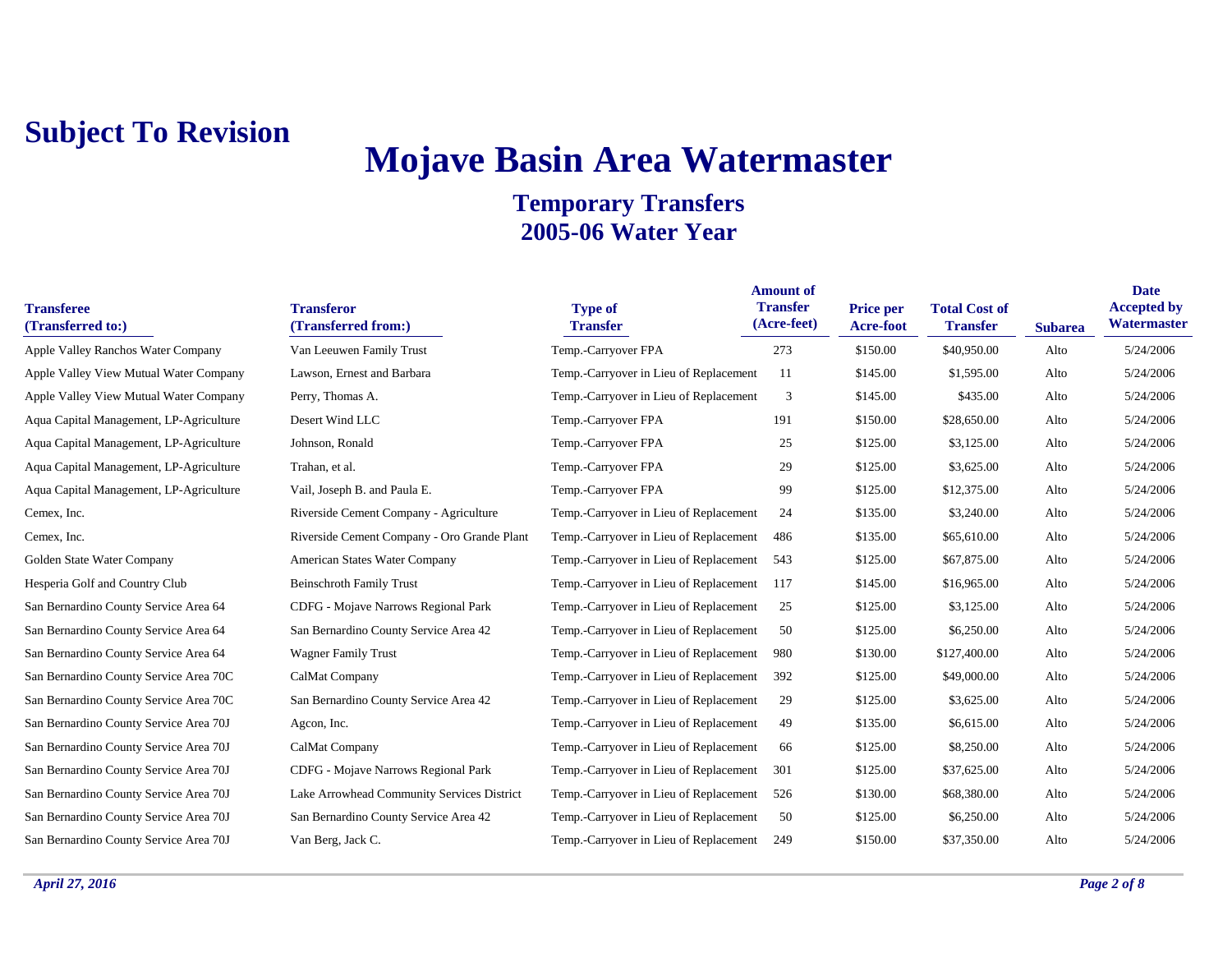# **Mojave Basin Area Watermaster**

| <b>Transferee</b><br>(Transferred to:)   | <b>Transferor</b><br>(Transferred from:) | <b>Type of</b><br><b>Transfer</b>      | <b>Amount of</b><br><b>Transfer</b><br>(Acre-feet) | <b>Price per</b><br>Acre-foot | <b>Total Cost of</b><br><b>Transfer</b> | <b>Subarea</b> | <b>Date</b><br><b>Accepted by</b><br>Watermaster |
|------------------------------------------|------------------------------------------|----------------------------------------|----------------------------------------------------|-------------------------------|-----------------------------------------|----------------|--------------------------------------------------|
| San Bernardino County Service Area 70L   | American States Water Company            | Temp.-Carryover in Lieu of Replacement | 107                                                | \$125.00                      | \$13,375.00                             | Alto           | 5/24/2006                                        |
| San Bernardino County Service Area 70L   | CDFG - Mojave Narrows Regional Park      | Temp.-Carryover in Lieu of Replacement | 91                                                 | \$125.00                      | \$11,375.00                             | Alto           | 5/24/2006                                        |
| San Bernardino County Service Area 70L   | Hi-Grade Materials Company               | Temp.-Carryover in Lieu of Replacement | 50                                                 | \$135.00                      | \$6,750.00                              | Alto           | 5/24/2006                                        |
| San Bernardino County Service Area 70L   | San Bernardino County Service Area 42    | Temp.-Carryover in Lieu of Replacement | 50                                                 | \$125.00                      | \$6,250.00                              | Alto           | 5/24/2006                                        |
| Spring Valley Lake Association           | Burns, Annie L.                          | Temp.-Carryover in Lieu of Replacement | 132                                                | \$135.00                      | \$17,820.00                             | Alto           | 5/24/2006                                        |
| Spring Valley Lake Association           | Nunn, Donald and Pearl                   | Temp.-Carryover in Lieu of Replacement | 18                                                 | \$140.00                      | \$2,520.00                              | Alto           | 5/24/2006                                        |
| Spring Valley Lake Association           | Wackeen, Caesar                          | Temp.-Carryover in Lieu of Replacement | 55                                                 | \$110.00                      | \$6,050.00                              | Alto           | 5/24/2006                                        |
| Thunderbird County Water District        | Beinschroth, A. J.                       | Temp.-Carryover in Lieu of Replacement | 60                                                 | \$145.00                      | \$8,700.00                              | Alto           | 5/24/2006                                        |
| Victor Valley Community College District | Brown, Jennifer                          | Temp.-Carryover in Lieu of Replacement | 31                                                 | \$105.00                      | \$3,255.00                              | Alto           | 5/24/2006                                        |
| Victor Valley Community College District | Dowse, Philip                            | Temp.-Carryover in Lieu of Replacement | 15                                                 | \$105.00                      | \$1,575.00                              | Alto           | 5/24/2006                                        |
| Victor Valley Community College District | Kemper Campbell Ranch                    | Temp.-Carryover in Lieu of Replacement | 240                                                | \$105.00                      | \$25,200.00                             | Alto           | 5/24/2006                                        |
| Victor Valley Community College District | Wackeen, Caesar                          | Temp.-Carryover in Lieu of Replacement | 30                                                 | \$110.00                      | \$3,300.00                              | Alto           | 5/24/2006                                        |
| Victor Valley Community College District | <b>Wyatt Family Trust</b>                | Temp.-Carryover in Lieu of Replacement | 56                                                 | \$105.00                      | \$5,880.00                              | Alto           | 5/24/2006                                        |
| Victor Valley Water District             | Aqua Capital Management, LP-Agriculture  | Temp.-Carryover in Lieu of Replacement | 344                                                | \$165.00                      | \$56,760.00                             | Alto           | 5/24/2006                                        |
| Adelanto, City Of                        | LHC Alligator, LLC                       | Temp.-FPA                              | 399                                                | \$127.50                      | \$50,872.50                             | Alto           | 7/26/2006                                        |
| Adelanto, City Of                        | LHC Alligator, LLC                       | Temp.-Carryover FPA                    | 399                                                | \$127.50                      | \$50,872.50                             | Alto           | 7/26/2006                                        |
| Apple Valley Ranchos Water Company       | Beebe, Robert W. and Dorothy K.          | Temp.-Carryover FPA                    | 29                                                 | \$150.00                      | \$4,350.00                              | Alto           | 7/26/2006                                        |
| Apple Valley Ranchos Water Company       | Bunnell, Dick                            | Temp.-Carryover FPA                    | 20                                                 | \$150.00                      | \$3,000.00                              | Alto           | 7/26/2006                                        |
| Apple Valley Ranchos Water Company       | Fisher, Dolores                          | Temp.-Carryover FPA                    | 35                                                 | \$150.00                      | \$5,250.00                              | Alto           | 7/26/2006                                        |
| Apple Valley Ranchos Water Company       | Fisher, Jerome                           | Temp.-Carryover FPA                    | 506                                                | \$150.00                      | \$75,900.00                             | Alto           | 7/26/2006                                        |
| Apple Valley Ranchos Water Company       | Gulbranson, Merlin                       | Temp.-FPA                              | $\overline{4}$                                     | \$150.00                      | \$600.00                                | Alto           | 7/26/2006                                        |
| Apple Valley Ranchos Water Company       | Gulbranson, Merlin                       | Temp.-Carryover FPA                    |                                                    | \$150.00                      | \$600.00                                | Alto           | 7/26/2006                                        |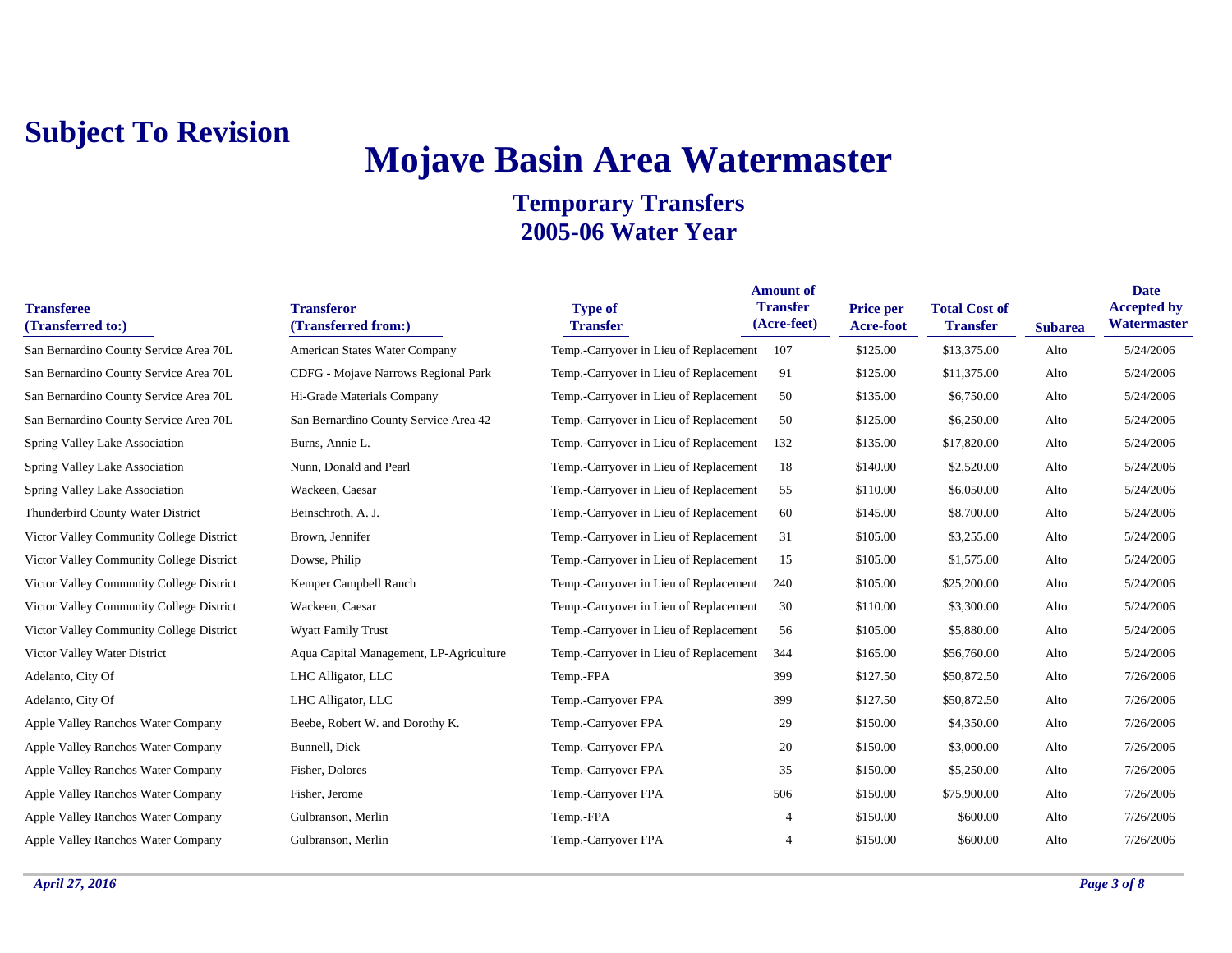# **Mojave Basin Area Watermaster**

| <b>Transferee</b><br>(Transferred to:)  | <b>Transferor</b><br>(Transferred from:) | <b>Type of</b><br><b>Transfer</b> | <b>Amount of</b><br><b>Transfer</b><br>(Acre-feet) | <b>Price per</b><br><b>Acre-foot</b> | <b>Total Cost of</b><br><b>Transfer</b> | <b>Subarea</b> | <b>Date</b><br><b>Accepted by</b><br>Watermaster |
|-----------------------------------------|------------------------------------------|-----------------------------------|----------------------------------------------------|--------------------------------------|-----------------------------------------|----------------|--------------------------------------------------|
| Apple Valley Ranchos Water Company      | Hainje, Kenneth Edward                   | Temp.-Carryover FPA               | 4                                                  | \$150.00                             | \$600.00                                | Alto           | 7/26/2006                                        |
| Apple Valley Ranchos Water Company      | Hainje, Kenneth Edward                   | Temp.-FPA                         | 3                                                  | \$150.00                             | \$450.00                                | Alto           | 7/26/2006                                        |
| Apple Valley Ranchos Water Company      | Hamilton Trust, Don and Ruth M.          | Temp.-Carryover FPA               | 38                                                 | \$150.00                             | \$5,700.00                              | Alto           | 7/26/2006                                        |
| Apple Valley Ranchos Water Company      | Hamilton, Doug and Cheryl                | Temp.-Carryover FPA               | 9                                                  | \$150.00                             | \$1,350.00                              | Alto           | 7/26/2006                                        |
| Apple Valley Ranchos Water Company      | Hamilton, et al.                         | Temp.-Carryover FPA               | 34                                                 | \$150.00                             | \$5,100.00                              | Alto           | 7/26/2006                                        |
| Apple Valley Ranchos Water Company      | Lounsbury, J. Peter and Carolyn          | Temp.-Carryover FPA               | 133                                                | \$150.00                             | \$19,950.00                             | Alto           | 7/26/2006                                        |
| Apple Valley Ranchos Water Company      | Storm, Randall                           | Temp.-Carryover FPA               | 47                                                 | \$150.00                             | \$7,050.00                              | Alto           | 7/26/2006                                        |
| Apple Valley Ranchos Water Company      | Thompson Living Trust, R.L. and R.A.     | Temp.-Carryover FPA               | 24                                                 | \$150.00                             | \$3,600.00                              | Alto           | 7/26/2006                                        |
| Apple Valley Ranchos Water Company      | Vogler, et al.                           | Temp.-Carryover FPA               | 40                                                 | \$150.00                             | \$6,000.00                              | Alto           | 7/26/2006                                        |
| Apple Valley Ranchos Water Company      | West, Howard and Suzy                    | Temp.-Carryover FPA               | 58                                                 | \$150.00                             | \$8,700.00                              | Alto           | 7/26/2006                                        |
| Aqua Capital Management, LP-Agriculture | Dora Land, Inc.                          | Temp.-Carryover FPA               | 12                                                 | \$150.00                             | \$1,800.00                              | Alto           | 7/26/2006                                        |
| Aqua Capital Management, LP-Agriculture | Elisabella, LLC                          | Temp.-Carryover FPA               | 90                                                 | \$150.00                             | \$13,500.00                             | Alto           | 7/26/2006                                        |
| Aqua Capital Management, LP-Agriculture | Rim Properties, A General Partnership    | Temp.-Carryover FPA               | 8                                                  | \$150.00                             | \$1,200.00                              | Alto           | 7/26/2006                                        |
| Aqua Capital Management, LP-Agriculture | Sapp, Robert D. and Lee, Teresa J.       | Temp.-Carryover FPA               | 34                                                 | \$150.00                             | \$5,100.00                              | Alto           | 7/26/2006                                        |
| <b>Baldy Mesa Water District</b>        | Victorville, City Of                     | Temp.-Carryover FPA               | 1,200                                              | \$125.00                             | \$150,000.00                            | Alto           | 7/26/2006                                        |
| Hesperia Water District                 | Rancho Las Flores, LLC                   | Temp.-Carryover FPA               | 4,776                                              | \$110.00                             | \$525,360.00                            | Alto           | 7/26/2006                                        |
| Hesperia Water District                 | Summit Valley Ranch                      | Temp.-Carryover FPA               | 298                                                | \$110.00                             | \$32,780.00                             | Alto           | 7/26/2006                                        |
| Apple Valley Ranchos Water Company      | Apple Valley, Town Of                    | Temp.-Carryover FPA               | 119                                                | \$150.00                             | \$17,850.00                             | Alto           | 9/27/2006                                        |
| Apple Valley Ranchos Water Company      | <b>Basura Family Trust</b>               | Temp.-Carryover FPA               | 20                                                 | \$150.00                             | \$3,000.00                              | Alto           | 9/27/2006                                        |
| Apple Valley Ranchos Water Company      | Brooklier, Nancy L.                      | Temp.-Carryover FPA               | 7                                                  | \$150.00                             | \$1,050.00                              | Alto           | 9/27/2006                                        |
| Apple Valley Ranchos Water Company      | Cramer, Margaret Muir                    | Temp.-Carryover FPA               | 224                                                | \$150.00                             | \$33,600.00                             | Alto           | 9/27/2006                                        |
| Apple Valley Ranchos Water Company      | Halanna Equities III                     | Temp.-Carryover FPA               | 11                                                 | \$150.00                             | \$1,650.00                              | Alto           | 9/27/2006                                        |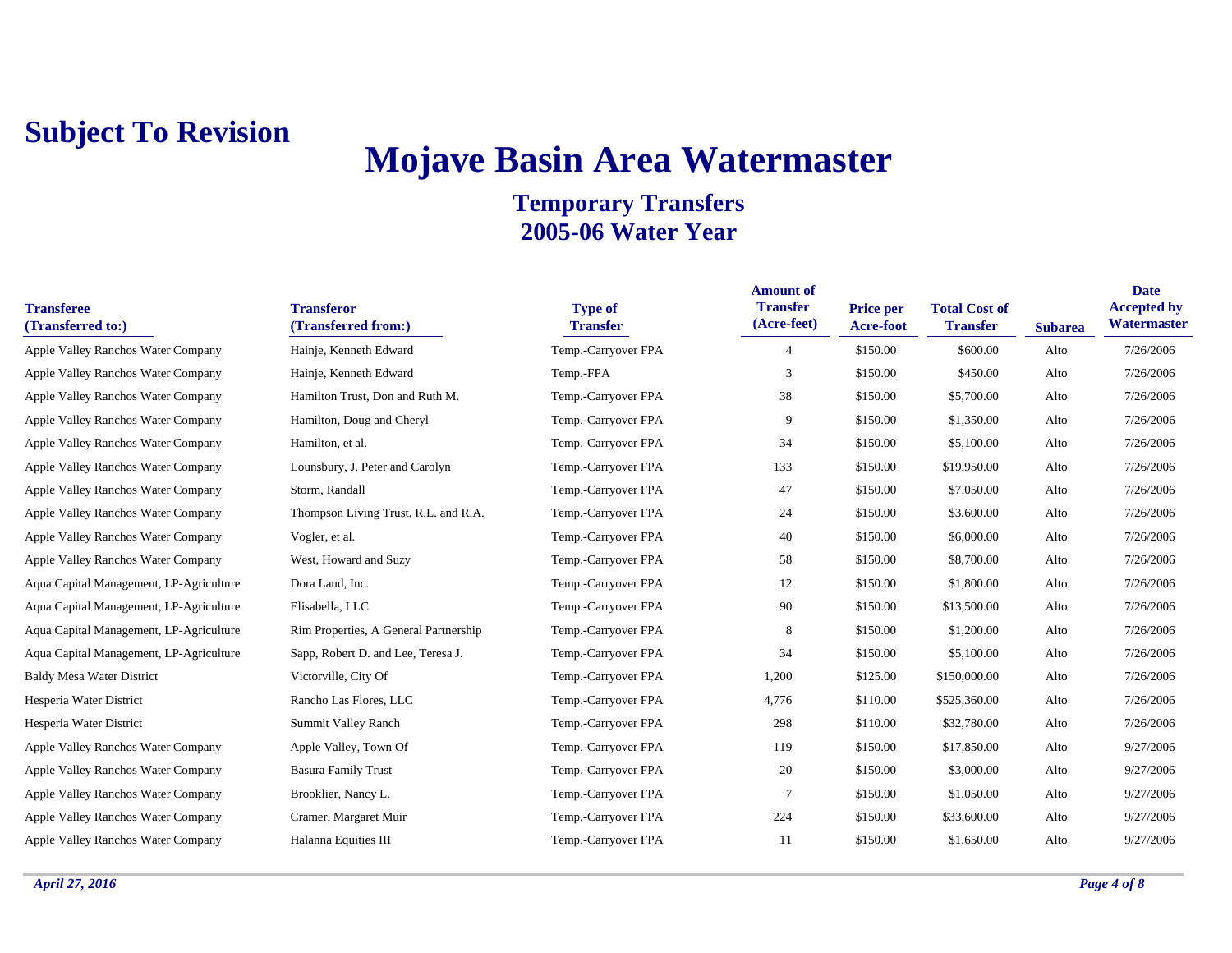## **Mojave Basin Area Watermaster**

| <b>Transferee</b><br>(Transferred to:)    | <b>Transferor</b><br>(Transferred from:) | <b>Type of</b><br><b>Transfer</b> | <b>Amount of</b><br><b>Transfer</b><br>(Acre-feet) | <b>Price per</b><br><b>Acre-foot</b> | <b>Total Cost of</b><br><b>Transfer</b> | <b>Subarea</b> | <b>Date</b><br><b>Accepted by</b><br>Watermaster |
|-------------------------------------------|------------------------------------------|-----------------------------------|----------------------------------------------------|--------------------------------------|-----------------------------------------|----------------|--------------------------------------------------|
| <b>Apple Valley Ranchos Water Company</b> | Hrubik, Thomas A.                        | Temp.-Carryover FPA               | 22                                                 | \$150.00                             | \$3,300.00                              | Alto           | 9/27/2006                                        |
| <b>Apple Valley Ranchos Water Company</b> | Thrasher, Gary                           | Temp.-Carryover FPA               | 160                                                | \$150.00                             | \$24,000.00                             | Alto           | 9/27/2006                                        |
| Aqua Capital Management, LP-Industrial    | CalMat Company                           | Temp.-FPA                         | 426                                                | \$150.00                             | \$63,900.00                             | Alto           | 9/27/2006                                        |
| Spring Valley Lake Association            | Abbond, Edward                           | Temp.-FPA                         |                                                    | \$145.00                             | \$725.00                                | Alto           | 9/27/2006                                        |
| Spring Valley Lake Association            | Abbond, Edward                           | Temp.-Carryover FPA               | 15                                                 | \$145.00                             | \$2,175.00                              | Alto           | 9/27/2006                                        |
| Victor Valley Water District              | Aqua Capital Management, LP-Agriculture  | Temp.-Carryover FPA               | 144                                                | \$165.00                             | \$23,760.00                             | Alto           | 9/27/2006                                        |
| Victor Valley Water District              | Aqua Capital Management, LP-Agriculture  | Temp.-FPA                         | 505                                                | \$165.00                             | \$83,325.00                             | Alto           | 9/27/2006                                        |
| Victor Valley Water District              | Aqua Capital Management, LP-Industrial   | Temp.-FPA                         | 447                                                | \$165.00                             | \$73,755.00                             | Alto           | 9/27/2006                                        |
| Victor Valley Water District              | Aqua Capital Management, LP-Industrial   | Temp.-Carryover FPA               | 23                                                 | \$165.00                             | \$3,795.00                              | Alto           | 9/27/2006                                        |
|                                           |                                          | Alto Subtotal (97)                | 21,517                                             |                                      | \$2,995,028.00                          |                |                                                  |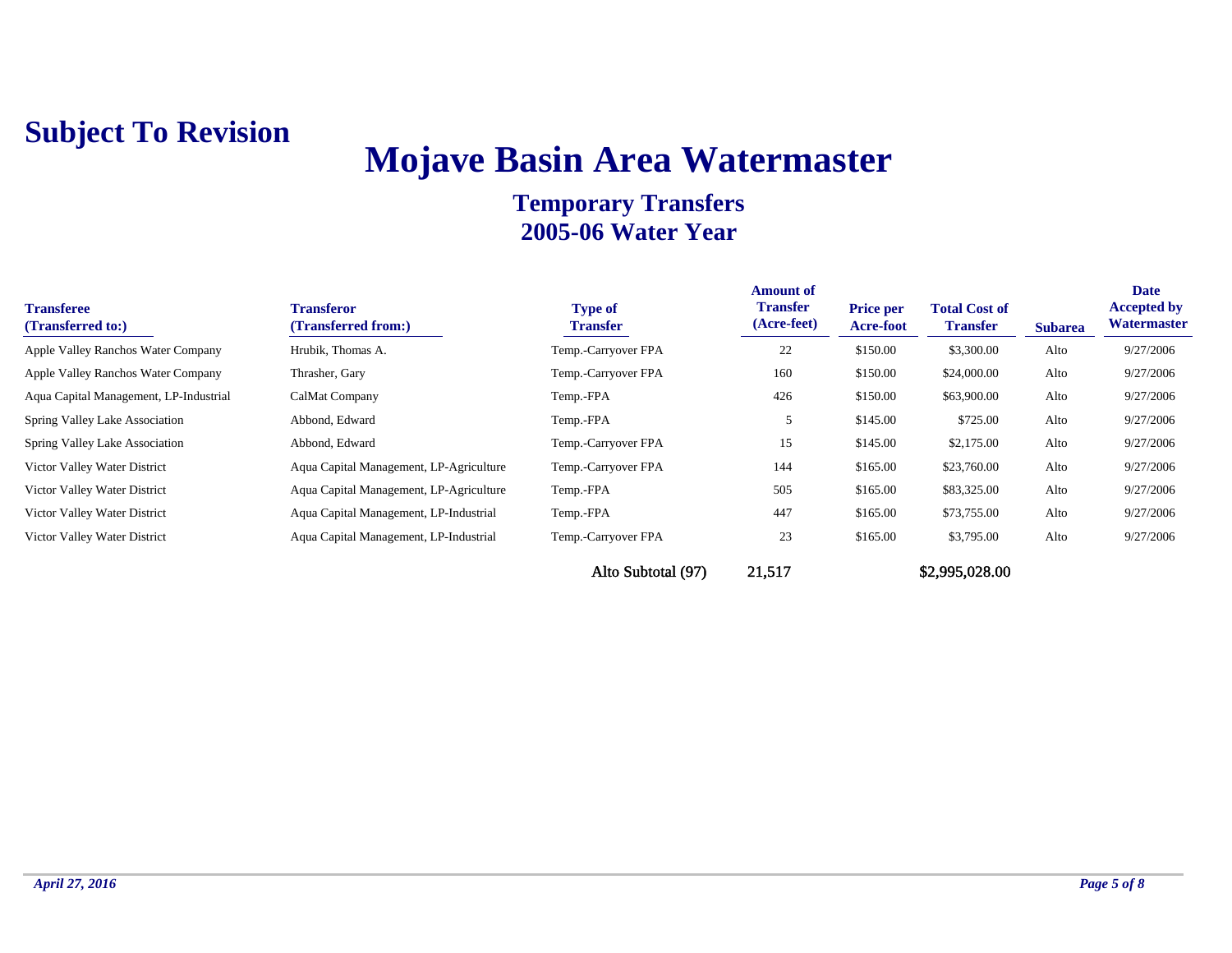# **Mojave Basin Area Watermaster**

### **Temporary Transfers 2005-06 Water Year**

| <b>Transferee</b><br>(Transferred to:)    | <b>Transferor</b><br>(Transferred from:) | <b>Type of</b><br><b>Transfer</b>      | <b>Amount of</b><br><b>Transfer</b><br>(Acre-feet) | <b>Price per</b><br><b>Acre-foot</b> | <b>Total Cost of</b><br><b>Transfer</b> | <b>Subarea</b> | <b>Date</b><br><b>Accepted by</b><br>Watermaster |
|-------------------------------------------|------------------------------------------|----------------------------------------|----------------------------------------------------|--------------------------------------|-----------------------------------------|----------------|--------------------------------------------------|
| Cheyenne Lake, Inc.                       | Western Horizon Associates, Inc.         | Temp.-Carryover in Lieu of Replacement | 140                                                | \$25.00                              | \$3,500.00                              | Baja           | 5/24/2006                                        |
| Crystal Lakes Property Owners Association | Kasner Family Limited Partnership        | Temp.-Carryover FPA                    | 230                                                | \$35.00                              | \$8,050.00                              | Baja           | 5/24/2006                                        |
| Hanson Aggregates WRP, Inc.               | Western Horizon Associates, Inc.         | Temp.-Carryover in Lieu of Replacement | 27                                                 | \$25.00                              | \$675.00                                | Baja           | 5/24/2006                                        |
| Lake Wainani Owners Association           | Western Horizon Associates, Inc.         | Temp.-Carryover in Lieu of Replacement | -60                                                | \$25.00                              | \$1,500.00                              | Baja           | 5/24/2006                                        |
| O. F. D. L., Inc.                         | Western Horizon Associates, Inc.         | Temp.-Carryover in Lieu of Replacement | 42                                                 | \$25.00                              | \$1,050.00                              | Baja           | 5/24/2006                                        |
| St. Antony Coptic Orthodox Monastery      | Western Horizon Associates, Inc.         | Temp.-Carryover in Lieu of Replacement | 96                                                 | \$25.00                              | \$2,400.00                              | Baja           | 5/24/2006                                        |
| Sundown Lakes, Inc.                       | Western Horizon Associates, Inc.         | Temp.-Carryover in Lieu of Replacement | 66                                                 | \$25.00                              | \$1,650.00                              | Baja           | 5/24/2006                                        |
| Wet Set, Inc.                             | Smith, William E. and Patricia A.        | Temp.-Carryover in Lieu of Replacement | $\overline{4}$                                     | \$25.00                              | \$100.00                                | Baja           | 5/24/2006                                        |
| Wet Set, Inc.                             | Smith, William E. and Patricia A.        | Temp.-Carryover in Lieu of Replacement | 12                                                 | \$50.00                              | \$600.00                                | Baja           | 5/24/2006                                        |
| Wet Set, Inc.                             | Western Horizon Associates, Inc.         | Temp.-Carryover in Lieu of Replacement | 28                                                 | \$25.00                              | \$700.00                                | Baja           | 5/24/2006                                        |
| WLSR, Inc.                                | Western Horizon Associates, Inc.         | Temp.-Carryover FPA                    | 4                                                  | \$25.00                              | \$100.00                                | Baja           | 5/24/2006                                        |
| WLSR, Inc.                                | Western Horizon Associates, Inc.         | Temp.-Carryover in Lieu of Replacement | 4                                                  | \$25.00                              | \$100.00                                | Baja           | 5/24/2006                                        |
| Hanson Aggregates WRP, Inc.               | Cho Brothers Ranch                       | Temp.-FPA                              | 70                                                 | \$25.00                              | \$1,750.00                              | Baja           | 9/27/2006                                        |
| Service Rock Products Corporation         | Cho Brothers Ranch                       | Temp.-FPA                              | 60                                                 | \$25.00                              | \$1,500.00                              | Baja           | 9/27/2006                                        |
| St. Antony Coptic Orthodox Monastery      | Cho Brothers Ranch                       | Temp.-FPA                              | 200                                                | \$25.00                              | \$5,000.00                              | Baja           | 9/27/2006                                        |
| Sunray Energy, Inc.                       | Reliant Energy Coolwater L.L.C.          | Temp.-FPA                              | 445                                                | \$0.00                               | \$0.00                                  | Baja           | 9/27/2006                                        |
| Van Bastelaar, Alphonse                   | Johnson, James R. and Ellen              | Temp.-FPA                              | 30                                                 | \$0.00                               | \$0.00                                  | Baja           | 9/27/2006                                        |
|                                           |                                          | Baja Subtotal (17)                     | 1,518                                              |                                      | \$28,675.00                             |                |                                                  |

*April 27, 2016 Page 6 of 8*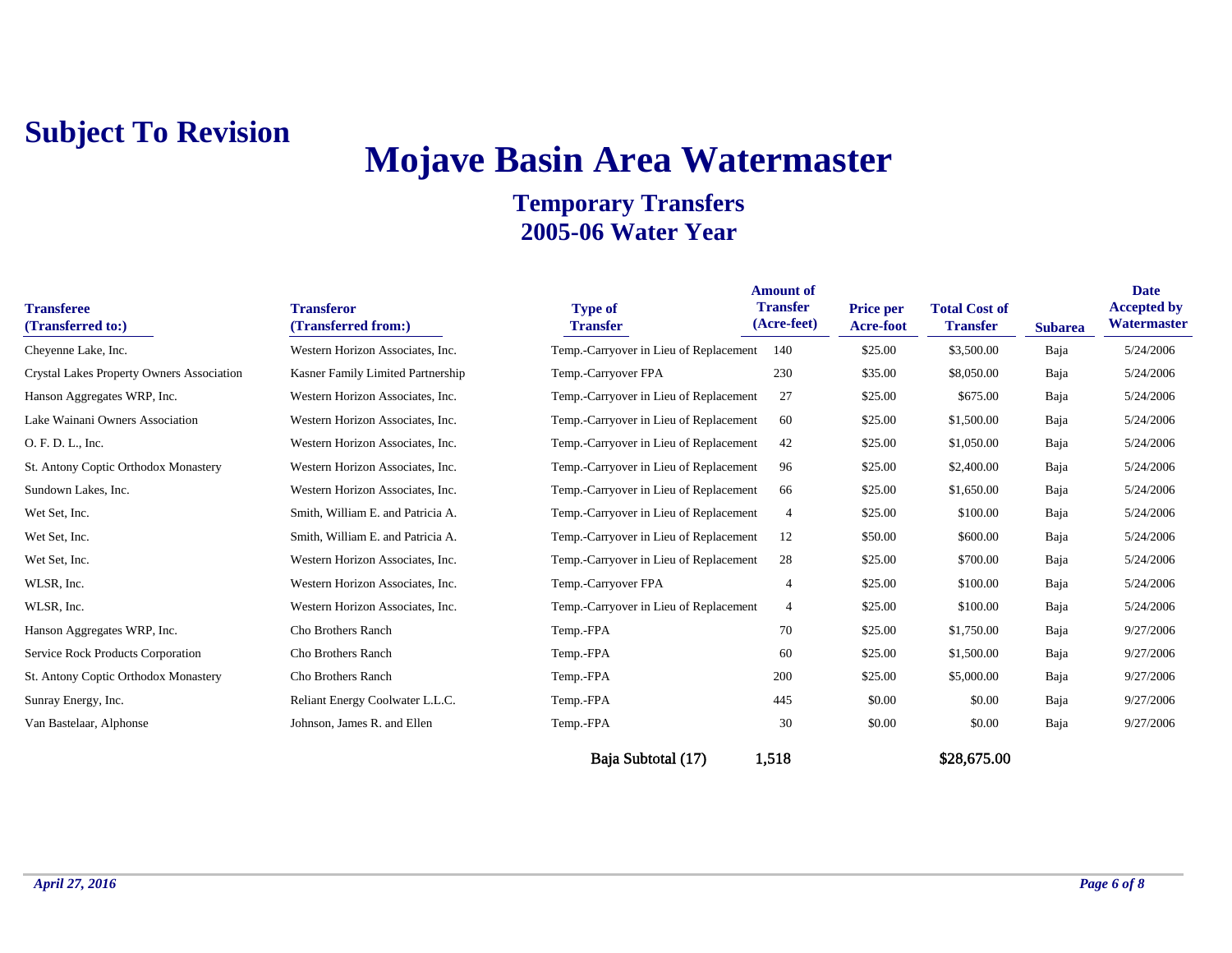## **Mojave Basin Area Watermaster**

| <b>Transferee</b><br>(Transferred to:) | <b>Transferor</b><br>(Transferred from:)           | <b>Type of</b><br><b>Transfer</b>      | <b>Amount of</b><br><b>Transfer</b><br>(Acre-feet) | <b>Price per</b><br>Acre-foot | <b>Total Cost of</b><br><b>Transfer</b> | <b>Subarea</b> | <b>Date</b><br><b>Accepted by</b><br>Watermaster |
|----------------------------------------|----------------------------------------------------|----------------------------------------|----------------------------------------------------|-------------------------------|-----------------------------------------|----------------|--------------------------------------------------|
| <b>Bar-Len Mutual Water Company</b>    | Soppeland, Wayne                                   | Temp.-Carryover in Lieu of Replacement | 14                                                 | \$80.00                       | \$1,120.00                              | Centro         | 5/24/2006                                        |
| Delano Enterprises, Inc.               | Soppeland, Wayne                                   | Temp.-Carryover in Lieu of Replacement | 32                                                 | \$80.00                       | \$2,560.00                              | Centro         | 5/24/2006                                        |
| Delano Enterprises, Inc.               | Van Dam, Eldert and Susan                          | Temp.-Carryover in Lieu of Replacement | 99                                                 | \$80.00                       | \$7,920.00                              | Centro         | 5/24/2006                                        |
| Service Rock Products Corporation      | Soppeland, Wayne                                   | Temp.-Carryover in Lieu of Replacement | 221                                                | \$80.00                       | \$17,680.00                             | Centro         | 5/24/2006                                        |
| Apple Valley Ranchos Water Company     | Hill, Melvin                                       | Temp.-FPA                              | 450                                                | \$85.00                       | \$38,250.00                             | Centro         | 9/27/2006                                        |
| Aqua Capital Management, LP            | Hill, Melvin                                       | Temp.-Carryover FPA                    | 690                                                | \$40.00                       | \$27,600.00                             | Centro         | 9/27/2006                                        |
| Aqua Capital Management, LP            | Service Rock Products Corporation                  | Temp.-FPA                              | 613                                                | \$65.00                       | \$39,845.00                             | Centro         | 9/27/2006                                        |
| Aqua Capital Management, LP            | Sexton, Rodney A. and Sexton, Derek R.             | Temp.-Carryover FPA                    | 186                                                | \$40.00                       | \$7,440.00                              | Centro         | 9/27/2006                                        |
| Service Rock Products Corporation      | Aqua Capital Management, LP                        | Temp.-Carryover FPA                    | 900                                                | \$60.00                       | \$54,000.00                             | Centro         | 9/27/2006                                        |
|                                        |                                                    | Centro Subtotal (9)                    | 3,205                                              |                               | \$196,415.00                            |                |                                                  |
| Desert Dawn Mutual Water Company       | Gabrych, Eugene                                    | Temp.-Carryover FPA                    | 8                                                  | \$30.00                       | \$240.00                                | Este           | 5/24/2006                                        |
| Golden State Water Company             | Hi-Grade Materials Company                         | Temp.-Carryover in Lieu of Replacement | 70                                                 | \$70.00                       | \$4,900.00                              | Este           | 5/24/2006                                        |
| Specialty Minerals, Inc.               | Gabrych, Eugene                                    | Temp.-Carryover in Lieu of Replacement | 12                                                 | \$30.00                       | \$360.00                                | Este           | 5/24/2006                                        |
| Specialty Minerals, Inc.               | Gabrych, Eugene                                    | Temp.-Carryover FPA                    | 68                                                 | \$30.00                       | \$2,040.00                              | Este           | 5/24/2006                                        |
| Specialty Minerals, Inc.               | The Cushenbury Trust, c/o Specialty Minerals, Inc. | Temp.-Carryover in Lieu of Replacement | $7\phantom{.0}$                                    | \$0.00                        | \$0.00                                  | Este           | 5/24/2006                                        |
| Weiser, Sidney and Raquel              | Gabrych, Eugene                                    | Temp.-Carryover FPA                    | 51                                                 | \$30.00                       | \$1,530.00                              | Este           | 5/24/2006                                        |
| Golden State Water Company             | Gabrych, Eugene                                    | Temp.-FPA                              | 143                                                | \$25.00                       | \$3,575.00                              | Este           | 9/27/2006                                        |
|                                        |                                                    | Este Subtotal (7)                      | 359                                                |                               | \$12,645.00                             |                |                                                  |